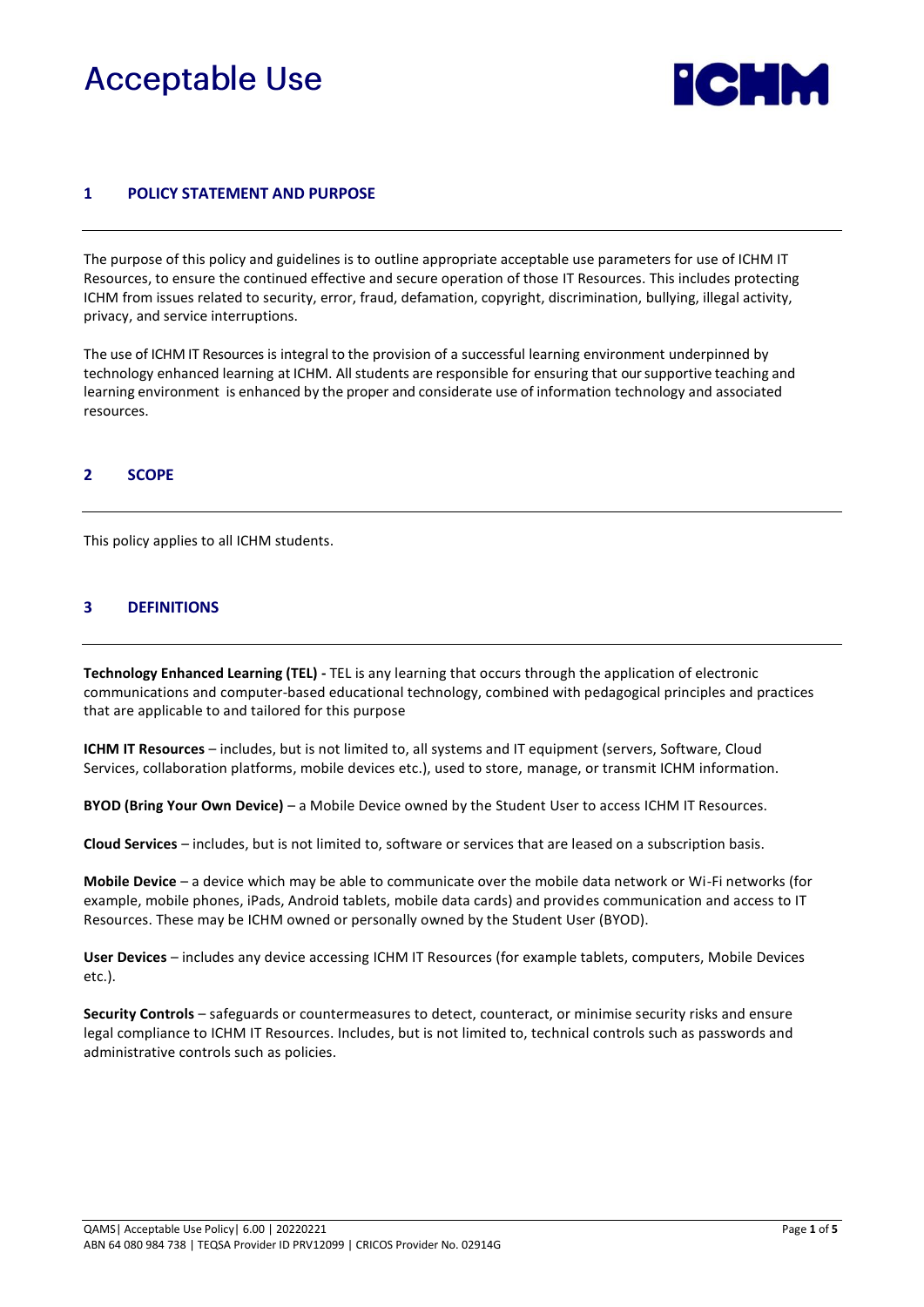## **4 POLICY DETAILS**

#### **Access to IT Resources**

All enrolled ICHM students are supplied with a network login for access to email and the Internet, for educational or Work Integrated Learning Placement related purposes only.

By accepting a login to the ICHM IT Resources, ICHM students accept the responsibility to use those resources according to this Acceptable Use Policy

- a) Access to ICHM IT Resources is controlled using User IDs, passwords and two factor authentication. All User IDs and passwords are uniquely assigned to named individual students and consequently, students are accountable for all actions associated with their IDs.
- b) Password Complexity:
	- Passwords must be at least 10 characters in length;
	- Not contain the user's account name or parts of the user's full name that exceed two consecutive characters; and
	- Cannot be the same as previous passwords
	- Must contain characters from three of the following four categories:
		- o English uppercase characters (A through Z)
		- o English lowercase characters (a through z)
		- o Base 10 digits (0 through 9)
		- o Non-alphabetic characters (for example, !, \$, #, %)
- c) c) Individuals must not:
	- Allow anyone else to use their user ID/token and password;
	- Leave their user accounts logged in at an unattended and unlocked computer;
	- Use someone else's user ID and password to access ICHM IT Resources;
	- Leave their password unprotected (for example writing it down);
	- Perform any unauthorised changes to ICHM IT systems or information;
	- Attempt to access data that they are not authorised to use or access;
	- Store ICHM data on any unauthorised equipment; or
	- Give or transfer ICHM data or software to any person or organisation outside ICHM.

#### **Use of ICHM IT Resources**

Individuals must not:

- Use ICHM IT Resources to create, store, access, or copy information for the purposes of harassment or abuse;
- Use profanity, obscenities, or derogatory remarks in communications;
- Access, download, send or receive any data (including images), which ICHM considers offensive in any way, including sexually explicit, discriminatory, defamatory or libelous material;
- Place any information on the Internet that relates to ICHM or alter any information about it, unless they are specifically authorised to do this;
- Download copyrighted material or breach licensing agreements; or
- Download any software onto ICHM IT Resources from the internet.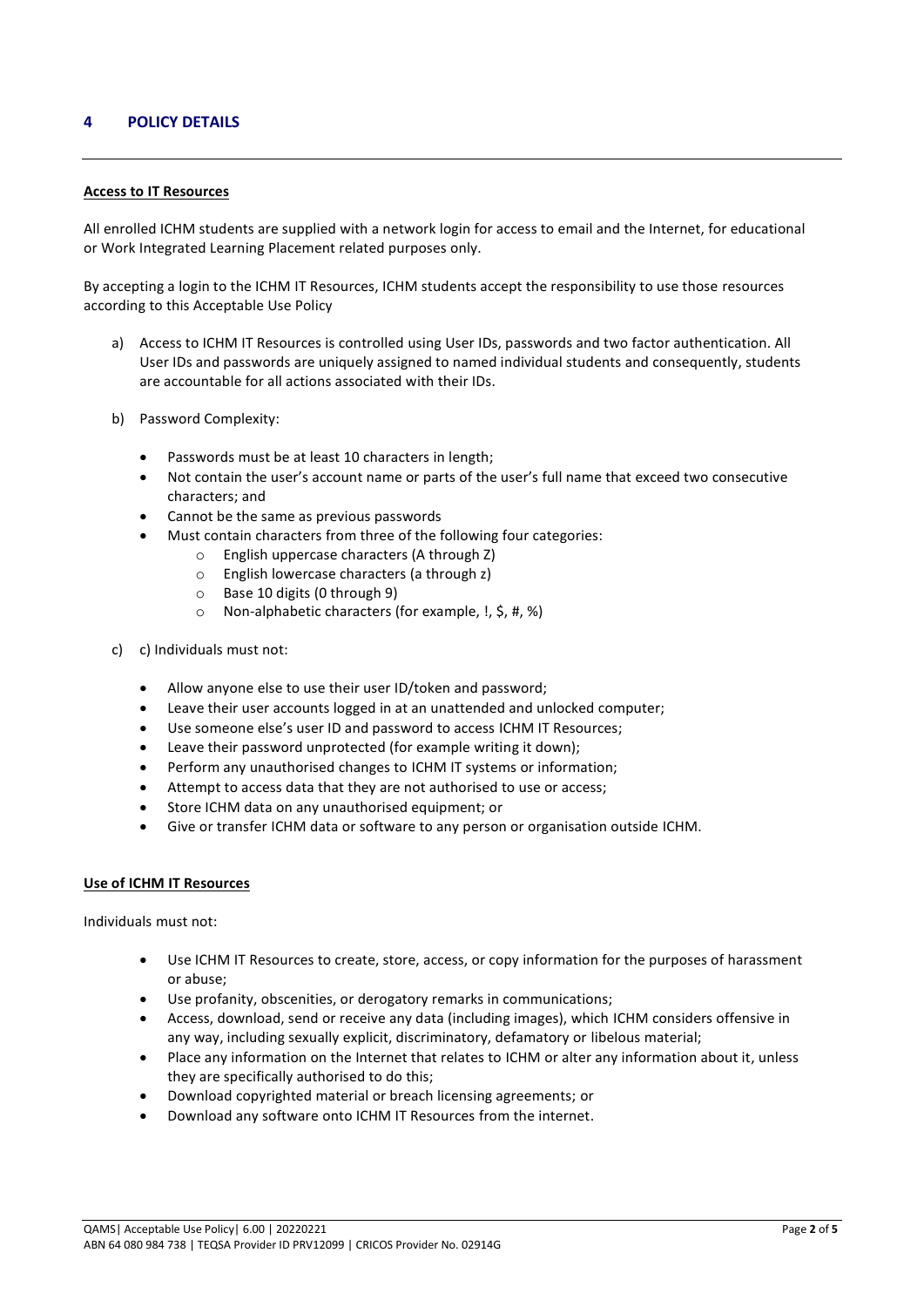### **Personal Computers supplied by ICHM Pty Ltd to students**

Students can request to be provided with an ICHM computer, for a limited period, by a written request to the Program Director Academic. Where approved, the computer will be provided for study purposes only and must be used in accordance with the requirements of this Acceptable Use Policy.

Inappropriate use of an ICHM computer, the ICHM network and/or the internet may result in the imposition of restrictions or termination of access.

All ICHM supplied equipment is provided for the purposes of your study and you are responsible for this device while it is in your possession. You must keep it secure, and any loss or damage should be reported immediately to the Program Director Academic. You must not leave devices unattended in public places or visible in parked cars.

### **Email and Personal File Storage**

Students are provided with an ICHM email address, webmail account and a generous personal file storage facility (OneDrive) through Microsoft Exchange. Access to email and personal folders is available from anywhere in the world 24 hours a day

Students are expected to read their student emails/messages daily, or more often, during the semester and examination period. Official emails/messages are understood to have been received and read.

Those on Work Integrated Learning (WIL) placement are encouraged to check their webmail daily but must do so at a minimum, every 5 days.

Official email communications from ICHM administration or lecturing staff are sent via Microsoft

Students are discouraged from redirecting their ICHM email to other personal email accounts but may do so if they wish. ICHM accepts no responsibility for messages not forwarded to personal accounts because of systems failure or omission.

### **Monitoring and Filtering**

- a) IT system logging will take place where appropriate, and investigations will be commenced where reasonable suspicion exists of a breach of this or any other policy.
- b) ICHM has the right to monitor activity on its systems, including internet and email use, to ensure systems security and effective operation, and to protect against misuse.
- c) ICHM is not responsible for any loss you suffer if any of your personal files or personal email is lost from ICHM IT Resources.

### **Antivirus**

- a) Some material delivered by email may be deemed unsuitable or present a risk to the business. This can be due to attachments that contain trojans, worms, viruses, or other malware, or due to emails containing spam or originating from known spam sites.
- b) A system generated email will notify you of the barred message and the reason. If you require access to any emails barred by the email filtering software, then please contact the IT Helpdesk.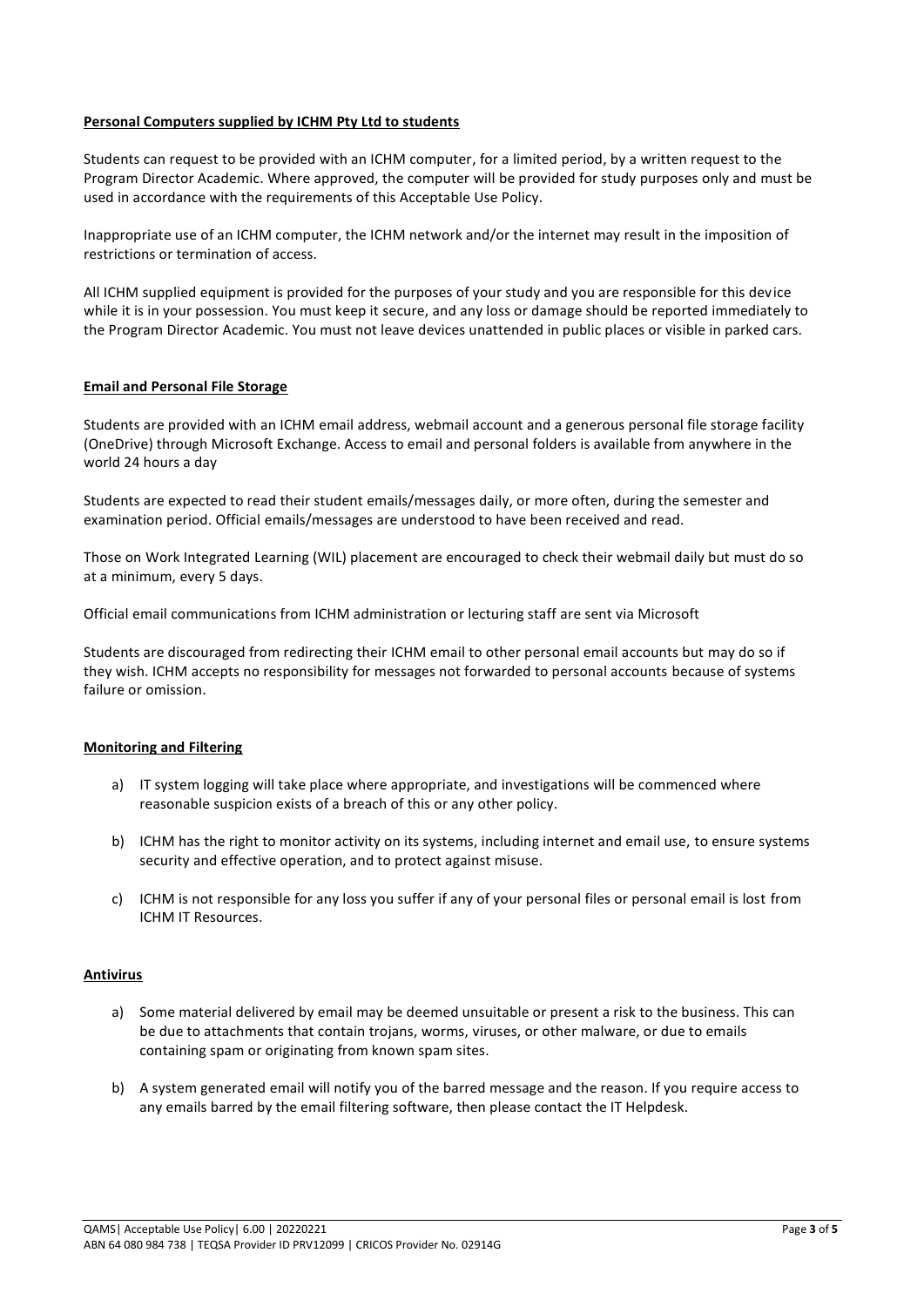### **IT Support**

Student access IT support by logging IT requests with the Helpdesk via<https://support.up.education/> or via email on [helpdesk@up.education,](mailto:helpdesk@up.education) or call the 0800 463 448 (urgent problems or escalations) number from NZ or +64 9 558 4692 from Australia to talk to the on-call support staff. You will need to provide the Helpdesk ticket number to the on-call staff so that they can assist you efficiently.

## **5 SUPPORTING DOCUMENTATION**

Not applicable.

# **6 RESPONSIBILITIES AND AUTHORITIES**

The UP Shared Services IT Team is the policy owner and the CEO is responsible for approving this policy.

#### **7 REVIEW**

The UP Shared Services IT Team is responsible for the review of this policy on a 3 yearly basis, as per the Policy Register.

## **8 ACKNOWLEDGEMENT (if applicable)**

TEQSA – Guidance Note: Technology Enhanced Learning

UP Education Group Policy Acceptable Use

## **9 APPROVAL**

| <b>COMPUTERS AND INTERNET</b> |                                      |  |  |  |
|-------------------------------|--------------------------------------|--|--|--|
| <b>Policy Owner</b>           | UP Shared Service IT Team            |  |  |  |
| <b>Version Number</b>         | 6.0                                  |  |  |  |
| <b>Approval Authority</b>     | <b>Chief Executive Officer</b>       |  |  |  |
| <b>Approval Date</b>          | 21 February 2022                     |  |  |  |
| <b>Next Review Date</b>       | February 2025                        |  |  |  |
| <b>Superseded Document</b>    | <b>Computers and Internet Policy</b> |  |  |  |